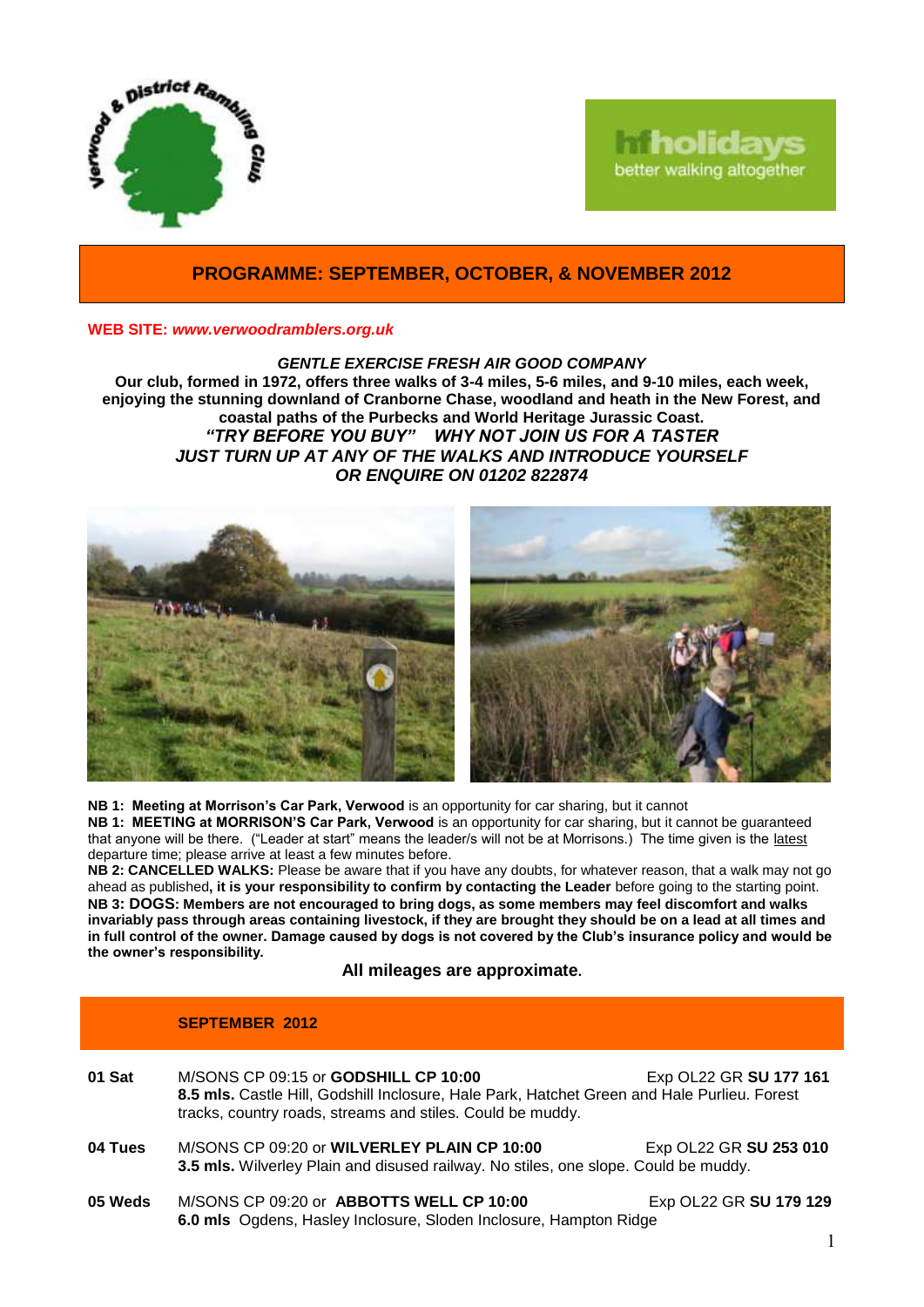**08 Sat** M/SONS CP 08:15 or **LYMINGTON FERRY TERMINAL 09:00** Exp OL22GR **SZ 333 955 TO CATCH THE 09.25 FERRY AND DON'T FORGET YOUR BUS PASS.. Walk 1 – Yarmouth** to catch the No.7 bus at **10.04** to **Wellow bus station** and walk back to Yarmouth **7.5 mls** via Hamstead Trail and coastal path. Some stiles and slight undulations. **Please be ready to leave ferry promptly so as not to miss this hourly bus.** . **Walk 2 – 13.5 mls Yarmouth to** Wellow via coastal path, south to Compton Down , Freshwater and return to Yarmouth via Kings Manor Farm. No stiles but one very steep hill before lunch. Afternoon tea break at the Dandelion Cafe at Freshwater hopefully. **Car Park** charges vary . **Fares** check the Wight Link website [www.wightlink.co.uk](http://www.wightlink.co.uk/) for 2 for 1 offers .If you do not have internet access have a word in advance with a fellow walker to see if someone would share or print a page for you and friend. If no offer is available, use your bus pass to obtain a Senior Citizen ticket. *Please register your interest with the relevant leader in advance in case of any changes or prior information you need.* **Do not go to Lymington in the event of bad weather but phone your chosen leader early before leaving home. Keep an eye open for potential road works/closures for your chosen route to Lymington. 11 Tues** M/SONS CP 9:30 or **THROOP MILL CP 10:00 (Off A338 to A3060)** Exp. OL22 GR **SZ 111 958 3.0 mls** Level riverside and lanes walk. **12 Weds** M/SONS CP 09:25 or **HORTON INN CP 10:00** Exp 118 GR **SU 016 086 (Consider a coffee or drink on return) 5.5 mls.** Chalbury Farm, Chalbury, Witchampton (New Town), Didlington. Footpaths, tracks and stiles. Could be muddy. **15 Sat** M/SONS CP 09:15 or **SHAPWICK CHURCH CP 10.00** Exp 118 GR **ST 937 017 10.0 mls** Spetisbury, Keynston Mill, Tarrant Abbey, Ashley Wood, Preston Farm **18 Tues** M/SONS CP 09:30 or **PAMPHILL 10:00** Exp 118 GR **ST 993 005 3.5 mls**. All Fools lane, field paths, Holy lane, River path. NT stiles. **19 Weds** M/SONS CP 09:30 or **DELPH WOODS Central CP 10:00** Exp 118 GR **SZ 012 972 Opposite Blackwater Drive off Gravel Hill A349 5.0 mls** via Corfe Hills, Rushcombe Bottom, Ashington Cut, Stour Valley Way, Castleman **Trailway 21 Fri** M/SONS CP 09:00 or **WORTH MATRAVERS 10:15** Exp OL 15 GR **SY 975 776 8.5 mls.** Strenuous in parts. Priest Way, Dancing Ledge, Seacombe, Winspit, St Aldhelms, Emmets Hill. *Alternative self guided route St Aldhams back to car park to avoid steep steps.* **25 Tues** M/SONS CP 09:30 or **MANSWOOD PLAY AREA 10:00** Exp 118 GR **ST 984 080 3.5 mls**. Rowbarrow lane, Dean Leaze Farm, Dean Hill, Lane End **26 Weds** M/SONS CP 09:30 or **COY POND RD BMTH 10:00** Exp OL22 GR **SZ 067 923 5.7 mls** Branksome Chine, Seafront, Bournemouth Gardens. **29 Sat** M/SONS CP 09:15 or **DOWNTON SPORTS CP WICK LANE 10:00** Exp 130 GR **SU 167 217 9.0 mls** Undulating. Wick Down, Charlton Furze, Charlton All Saints, Avon Valley Path. **OCTOBER 2012 02 Tues Walk not submitted**

- **03 Weds** M/SONS CP 09:20 or **WITCHAMPTON VILLAGE HALL CP 10:00** Exp118 GR **ST 988 064 6.0 mls**. King Down Roman Road. Sheep house Drove
- **05 Fri** M/SONS CP 09:00 or **DURLSTON CAFÉ ENTRANCE 10:15** Exp OL 15 GR **SZ 035 773 8.5 mls** Undulating. Peveril Point Priests Way Dancing Ledge. Tilly Whim caves **£5 CP fee, advise car share.**
- **09 Tues** M/SONS CP 9:40 or **CRANBORNE GARD' CTR (at top end) 10:00** Exp 118 GR **SU 056 132 3.0 mls**. Cranborne Village and Estate Farm. One long incline, no stiles. **NO DOGS**. Could be muddy if wet. Option of light lunch or coffee at garden centre.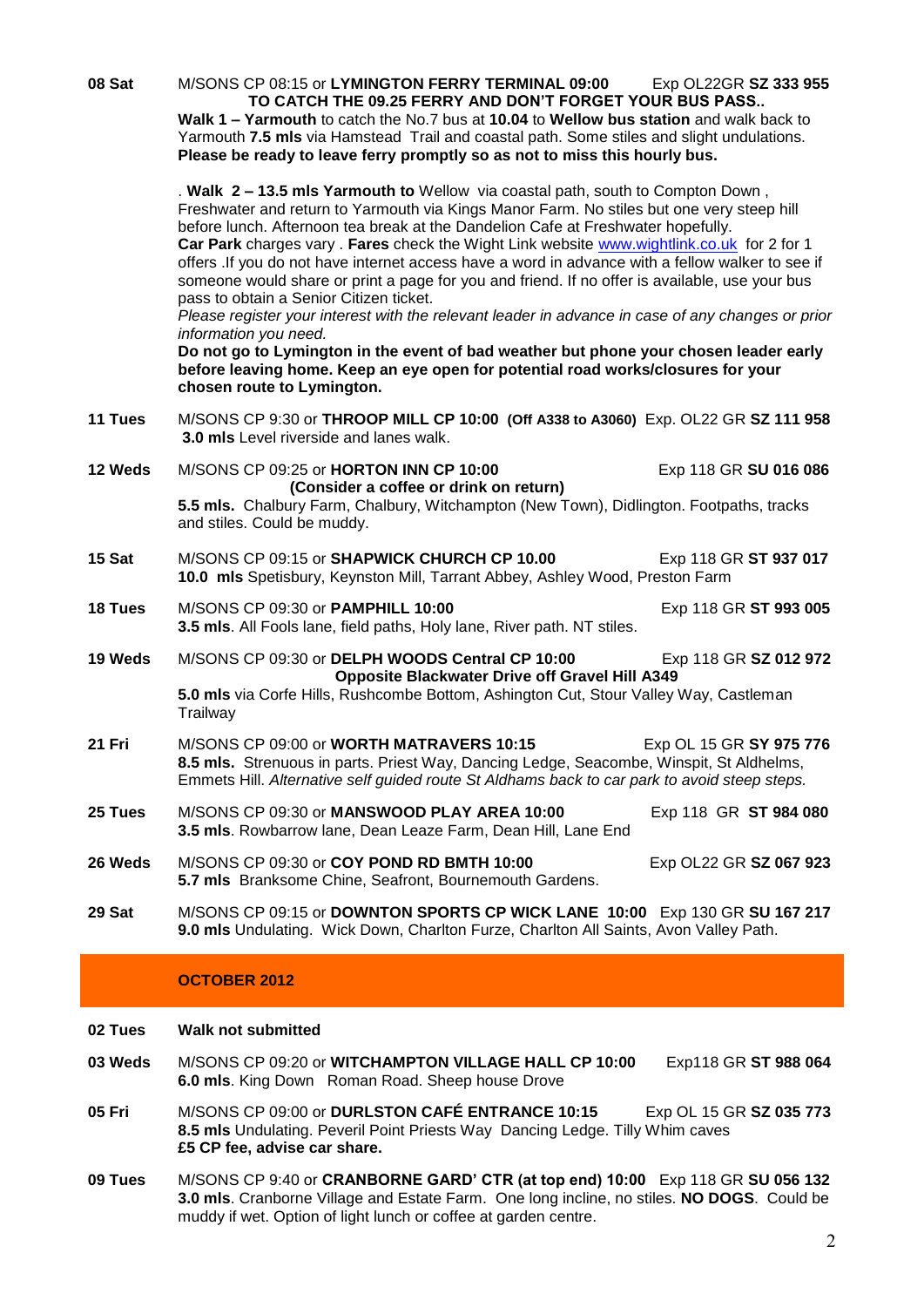- **10 Weds** M/SONS CP 09:30 or **DROVERS INN GUSSAGE ALL SAINTS 10:00** Exp118GR **SU 003 107 5.0 mls** Harley Down, Ackling Dyke, Harley Lane
- **13 Sat** M/SONS CP 09:00 or **ABBOTTSBURY CP 10:15 (Small charge)** Exp OL15 GR **SY 578 853 9.5 mls** Strenuous, MacMillan Way, Little Bredy Hardy Monument, SW Coast path, White hill.
- **16 Tues** M/SONS CP 09:30 or **GODSHILL CC 10:00**. Exp OL 22 GR **SU181 151 3.5 mls** Forest walk, Pitts Wood inclosure, Little Cockley plain. could be muddy in places
- **17 Weds** M/SONS CP 09:30 or **APPLESLADE CP 10:00** Exp OL 22 GR **SU 185 092 5.0 mls** Rockford common and Ibsley common. Two inclines, could be muddy,
- **19 Fri** M/SONS CP 09:15 or **CERNE ABBAS ( GIANT VIEW ) CP 10:15** Exp 117 GR **ST 662 016 10.0 mls**. Nether Cerne, Forston Farm, Watcombe Bottom, Western Ridgeway, down Seldon Hill to CP
- **23 Tues NOTE: MORRISONS CAR PARK VERWOOD 10:00 3.0 mls** Around Ringwood Forest - gentle inclines.
- **24 Weds** M/SONS CP 09:30 or **COMPASSES PH, DAMERHAM 10:00** Exp OL 22 **SU 106 161 (Consider a coffee or drink on return. Car share if possible) 5.5 mls** North End, Knoll Down, Damerham Knoll, Rockbourne.Some Stiles & Mud
- **27 Sat** M/SONS CP 09:00 or **CORFE CASTLE VILLAGE SQUARE 10:00** Exp OL15 **GR SY 960 821 Dispersed Parking or NT members free. Meet outside The Famous Bakery**. **9.0 mls** Knowle Hill, Newfoundland & Kingston. Aternoon tea in the National Trust tea room/garden
- **30 Tues** M/SONS CP 9:40 or **RINGWOOD Rd. Service Rd. ST IVES 10:00** Exp OL22 GR **SU 121 037 3.0 mls** Avon Heath Countrytry Park. (**Park near ramp to footbridge over A31)**
- **31 Weds** M/SONS CP 09:15 or **FARNHAM 10:00 In Road, Side of Museum** Exp118 GR **ST 959 151 6.0 mls** New Town, Chettle Common, Main Down, Chettle, Jubilee trail. Some Stiles/Mud?

### **NOVEMBER 2012**

- **02 Fri** M/SONS CP 09:00 or **ABBOTSBURY CP next to church 10:15**. Exp OL15 GR **SY578 853 9.0 mls**. Some climbs, some decents via Abbotsbury Castle, West Bexington,Chesil Beach.
- **06 Tues** M/SONS CP 9:30 or **HIGH CORNER CP 10:00** Exp. OL22 GR **SZ 067 923 3.0 mls**. Forest walk, no stiles, slight inclines

**07 Weds Walk not submitted**

**10 Sat** M/SONS CP 09:10 or **BERE REGIS C.P. 10:00** Exp 117 GR **SY 847 948 9.0 mls** West Down, Ashley Barn Farm and Turners Puddle.

- **13 Tues** M/SONS CP 09:30 or **MARTIN DOWN CP ( off A 354 ) 10:00** Exp 118 GR **SU 037 201 4.0 mls** . Bokerley Ditch, Woodyates Chettle Mead Copse, Kitts Grave, some quiet roads.
- **14 Weds** M/SONS CP 09:15 or **RIVERLANDS CP Wick Lane TUCKTON CP** Exp OL 22 **SZ 152 921 5.5 mls** Stour Valley Way, Wick Fields, Hengistbury Head, Christchurch Harbour and beach. Some mud but generally easy walking.
- **16 Fri THE GEORGE PUB "Gravel" CP BATHAMPTON 10:30** Exp 155 GR **ST 777 665 NOTE** as the journey time is between 1.5 and 2.0 hrs subject to your departure point; leaving time is left to your discretion. It is intended to have a meal at the Pub before the Journey back and we will arrange/agree numbers with the Pub at the start of the walk. **N.T. Members don't forget your card.**

**10.4 mls** Kennet & Avon canal, Limpley Stoke, Monkton Coombe, Prior Park, (Walk passes through NT Prior park, entry for non members £6, block booking reduction £5.20). There is a circular walk at Prior Park of 6mls taking in Bath Skyline which we should see before dropping down to Bath. Roman Baths, Pulteney Bridge, Kennet & Avon canal.